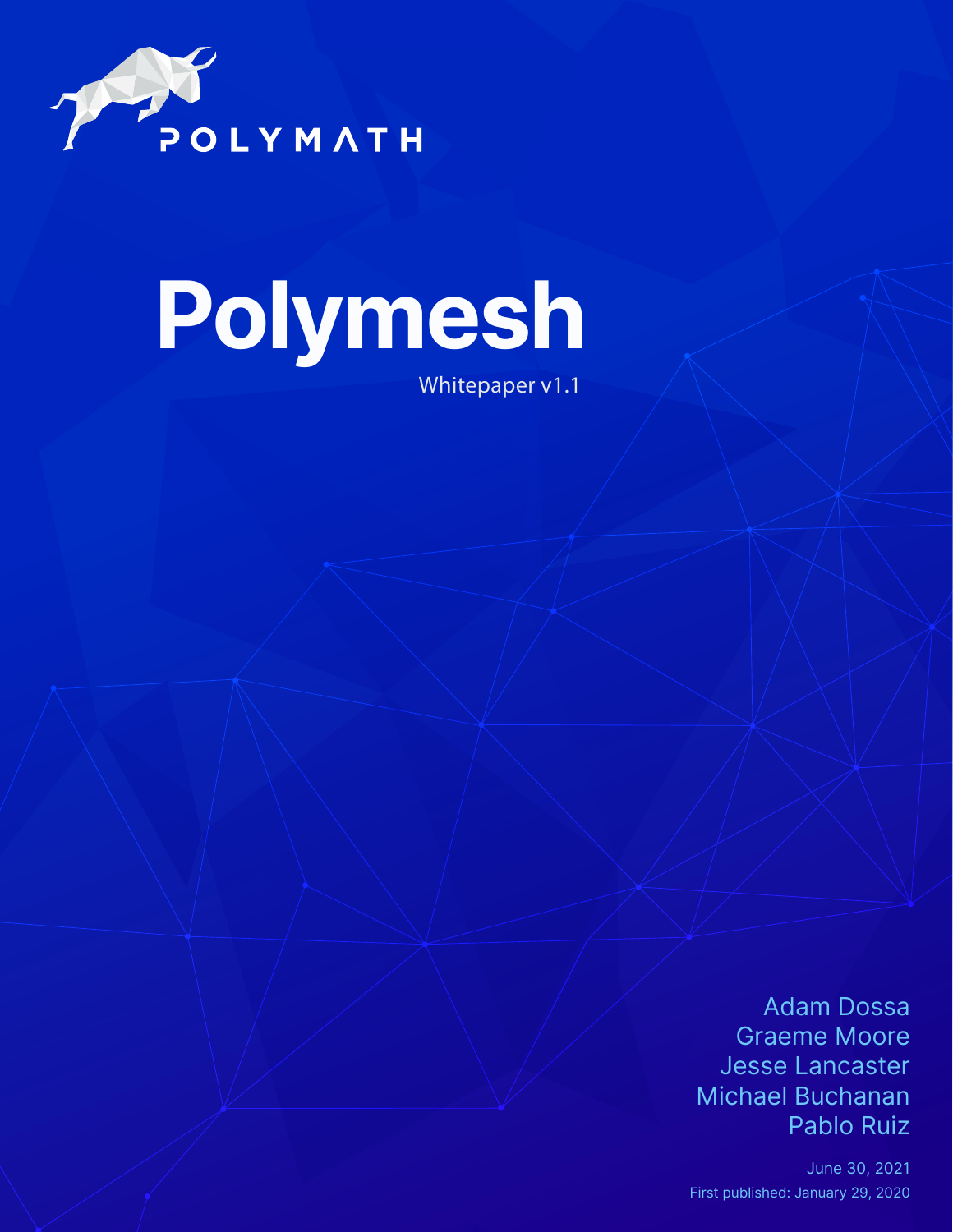### **Executive Summary**

Security tokens have the ability to alter the financial landscape, unlocking trillions of dollars in asset value and investment, programmably automating operations, and driving new paths to liquidity. For Polymath, the Ethereum blockchain has been an excellent starting point for security tokens, but is missing foundational elements that issuers and investors need, and that institutions and regulators require. After having enabled the creation of 150+ tokens, our research and experience has shown that institutions need a blockchain built from the ground up with the specific requirements of securities regulations in mind.

Polymath addresses this need with Polymesh, an enterprise-grade blockchain built for security tokens. The foundations of Polymesh are focused on the most crucial regulatory elements, addressed by four key design principles meant to meet the demands of regulators and institutions, while unlocking the true potential of security tokens:

- 1. Confidentiality protecting information and ownership privacy while providing a mechanism for accurate reporting and auditing.
- 2. Identity ensuring that no individual or entity can create, acquire, or sell security tokens without a validated identity. Securities regulation requires issuers, in certain instances (i.e. issuances under exemptions), to know the identity or confirm the profile of their investors prior to investment, and continuously monitor their suitability throughout their investment. Additionally, all Validators must be known, regulated entities.
- 3. Governance providing an operating and governance structure for how Polymesh is managed that allows for curation, and protects assets from contentious forks during network upgrades. This includes providing an established method for addressing and actioning proposals.
- 4. Compliance providing financial primitives and smart extensions to manage security tokens across one or more jurisdictions and enforce appropriate rules for creating, issuing, and trading security tokens while also providing the capacity to manage necessary complex restrictions and distributions on-chain.

Polymesh will use the Nominated Proof-of-Stake consensus mechanism with the finality gadget GRANDPA, and be supported by POLYX, the native protocol token. With Polymesh, Validators stake POLYX on the network and run authoring nodes, Nominators stake POLYX on Validators, and both are rewarded or fined by the network based on blocks being added to the chain and fulfillment of their roles. All POLY tokens currently existing on Ethereum will be able to be upgraded to POLYX at a 1:1 ratio.

Structured in this way, we believe Polymesh will fill the gap between security token technology and the needs of issuers, investors, institutions, and regulators.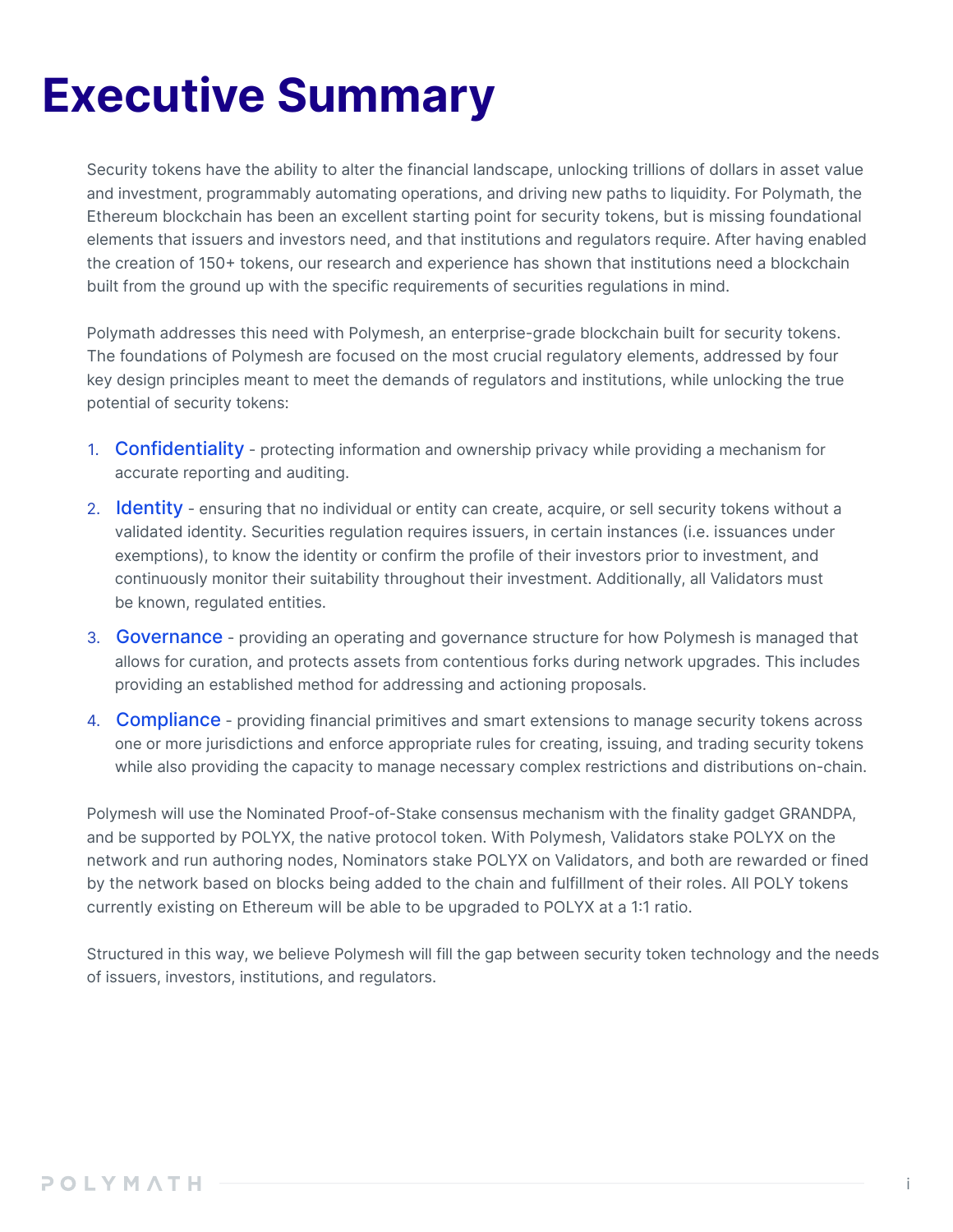### **Disclaimer**

This document is for informational purposes only and does not create any obligations whatsoever on Polymath. This document is a summary of certain Polymath product development plans and the information contained herein is selective and forward-looking subject to update, expansion, revision, or amendment. Due to various risks and uncertainties, including but not limited to, technological developments and industry conditions, the actual performance and development of items described herein may differ materially from those reflected or contemplated herein. Polymath does not accept any obligation to provide recipients with any additional information, or to update, expand, revise or amend the information herein, or to correct any inaccuracies which may become apparent. Although all information and views expressed herein were obtained from good faith estimates and assumptions made by Polymath management, no representation or warranty, express or implied, is made as to the accuracy or completeness of the information herein, and no assurance is provided that actual results will be consistent with the descriptions and projections herein.

This document does not constitute an offer to sell, or a solicitation of an offer to buy, POLY or POLYX, nor does it amount to a commitment by Polymath to make such an offer or solicitation at present or an indication of Polymath's willingness to make such an offer or solicitation in the future. This document is not a prospectus and does not constitute or form any part of any offer or invitation to subscribe for, underwrite or purchase POLY or POLYX, nor shall it or any part of it form the basis of, or be relied upon, in any way, in connection with any decision relating to POLY or POLYX. This document is not, and should not be construed as, legal or financial advice. Recipients should conduct their own investigation and analysis of the information contained herein and are advised to seek professional advice relating to the legal, financial, taxation, technological, and other implications of matters herein.

Polymath disclaims any and all liability relating to any information contained in this document.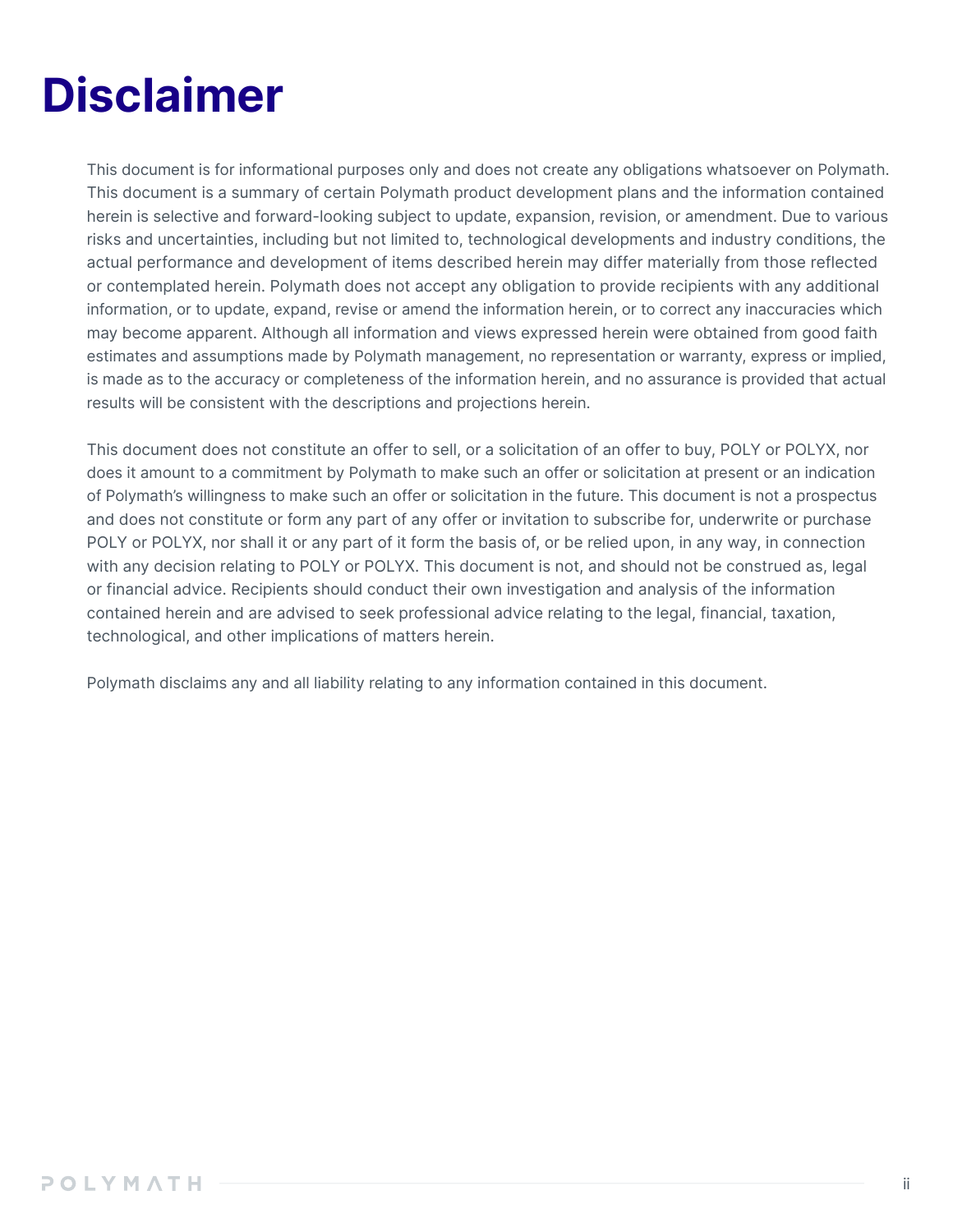### **Table of Contents**

| <b>1.0 INTRODUCTION</b>                                                                                                                                                                                         | 1                                |
|-----------------------------------------------------------------------------------------------------------------------------------------------------------------------------------------------------------------|----------------------------------|
| <b>2.0 ARCHITECTURE</b><br><b>2.1 Financial Primitives</b><br>2.1.1 Regulated Assets<br>2.1.2 Identity<br>2.1.3 Record Keeping<br>2.1.4 Capital Distribution<br>2.1.5 Corporate Governance<br>2.1.6 Stablecoins | $\overline{2}$<br>$\overline{2}$ |
| 2.2 Economics<br>2.2.1 Enabling Economy<br>2.2.2 Internal Economy<br>2.2.3 Enabled Economy<br>2.2.4 Token<br>2.3 Smart Extensions<br>2.4 Third-Party Extensibility                                              | 4<br>8<br>8                      |
| <b>3.0 IDENTITY</b>                                                                                                                                                                                             | 9                                |
| <b>4.0 CONFIDENTIALITY</b><br><b>4.1 Confidential Transaction Workflow</b><br>4.2 Auditability v. Privacy<br>4.3 Issuer Reporting and Controls<br>4.4 Who Can See What                                          | 10<br>10<br>11<br>11<br>11       |
| <b>5.0 GOVERNANCE</b><br>5.1 Network Upgrades                                                                                                                                                                   | 12<br>12                         |
| <b>6.0 COMPLIANCE</b>                                                                                                                                                                                           | 13                               |
| <b>7.0 STANDARDS AND INTEROPERABILITY</b><br>7.1 ERC1400<br>7.2 Relay Chains<br>7.3 Wrapped Assets<br>7.4 Migrated Security Tokens                                                                              | 14<br>14<br>14<br>14<br>14       |
| <b>8.0 ORACLES AND MARKET DATA</b><br>8.1 Validator Market Data (Off-chain Workers)<br>8.2 General Market Data (Signed Data)                                                                                    | 15<br>15<br>15                   |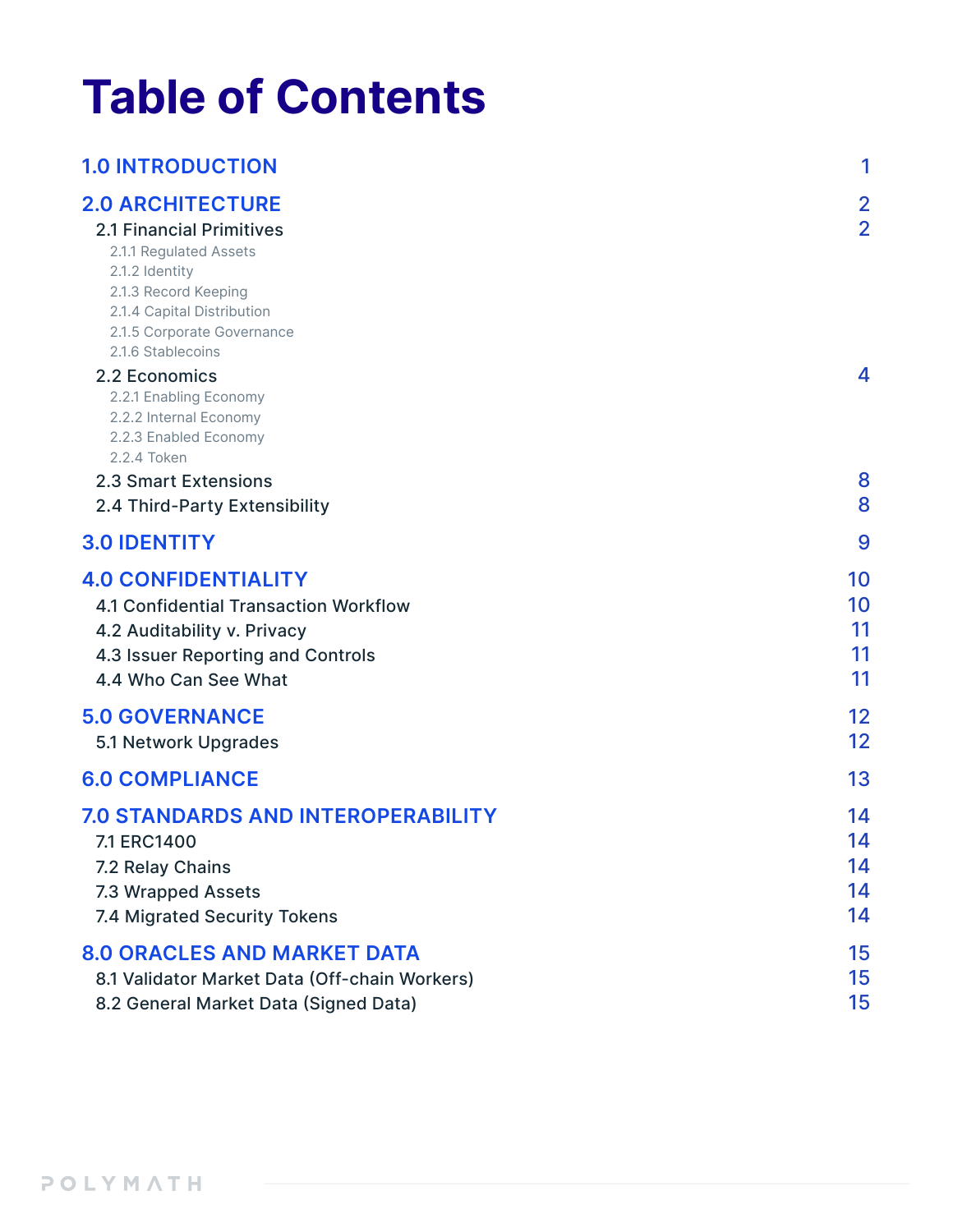## **1.0 Introduction**

Security tokens are financial securities created using blockchain technology. Like traditional securities, they represent ownership interests in assets (equity, debt, real estate, etc.), but being created digitally (tokenized) allows them to unlock the power of the blockchain with enhanced features. Security tokens introduce benefits to the market like efficiency through automated operations, increased global liquidity pools, and the creation of new and unique financial assets.

The Ethereum blockchain has been the most widely used blockchain to create, issue, and manage security tokens. Ethereum creates unstoppable applications through smart contracts that efficiently manage regulatory rules embedded in an issuer's security token to unlock nontraditional assets and improve liquidity. For Polymath, the choice to utilize and launch our initial platform on Ethereum was an obvious one—a credible and secure foundational infrastructure gave us the opportunity to validate the viability of the security token market.

However, our experience on a general-purpose blockchain has helped us understand that Ethereum lacks key elements which, if not included, would hamper industry and institutional acceptance of security tokens. For instance:

- Identity is an after-thought, running counter to the core principles of Ethereum: pseudonymity and decentralization. This creates legal and compliance challenges for issuers and investors, such as entities in sanctioned countries running nodes to write to the blockchain.
- Confidentiality is not preserved, with positions, trades, and amounts being publicly visible.
- Governance presents significant risk and complexity to issuers due to hard forks during upgrades.
- Compliance is challenged when necessary security token functionality is hindered by transaction limitations.

With a dedicated, domain-specific blockchain built specifically with security tokens in mind, these elements can be included from the ground up. This will improve usability and optimize the consensus mechanism, driving adoption and recognition for the security token industry.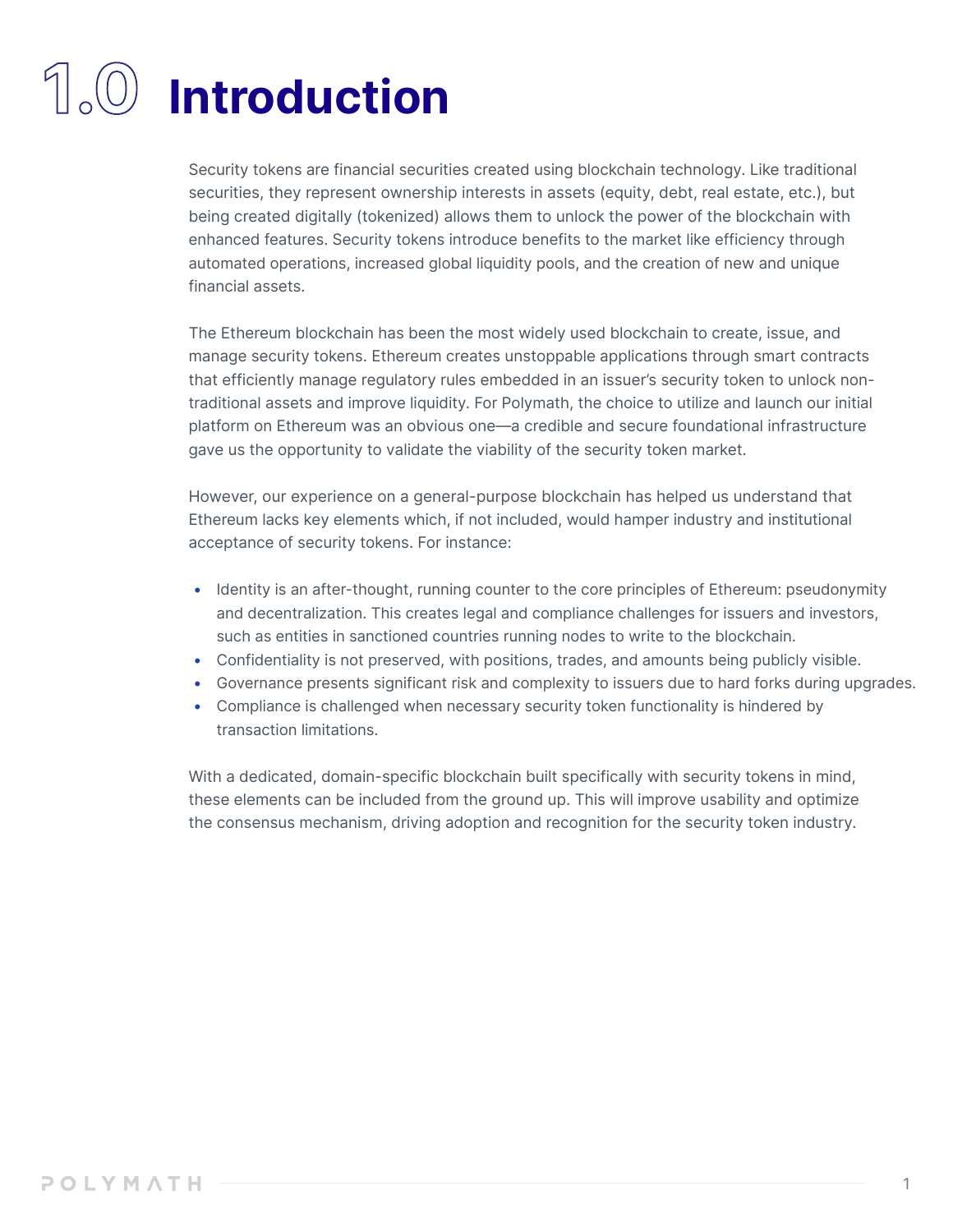## **2.0 Architecture**

### **2.1 Financial Primitives**

General-purpose blockchains typically have few primitives, that is, features built at the core of the blockchain. Instead, elements including security tokens and their associated ownership, transfer, and other restrictions, are implemented as smart contracts on top of the blockchain resulting in scalability and performance challenges. However with Polymesh, financial primitives are built into the foundation of the chain. Polymesh financial primitives allow users to operate the blockchain with low predetermined costs while allowing third-party developers to deploy innovative decentralized applications (dApps) on top of the chain.

### 2.1.1 Regulated Assets

Regulated assets are the cornerstone of Polymesh. We use our industry-leading expertise that drove Polymath's leadership in the creation of the ERC1400 standard to help balance the challenges of open, transparent, and accessible global systems with jurisdictional compliance.

### 2.1.2 Identity

Identity is critical to every action with regulated securities. In order to present a flexible, global system of identity, we've made it core to the functioning of Polymesh; all actions on the chain are mediated through an identity, rather than through a simple public key like most public blockchains.

Identities are both universal (i.e. can be accessed throughout Polymesh) and permissioned they collect a set of claims or attestations issued by network-approved or issuer-specific authorities about the owner of the identity. These claims can then be used to manage asset ownership, transfer, and other restrictions, as well as the operation of the blockchain's underlying consensus mechanism.



*A single identity can have multiple asset portfolios allowing users to split assets for reporting and control purposes, while complying at an identity level.*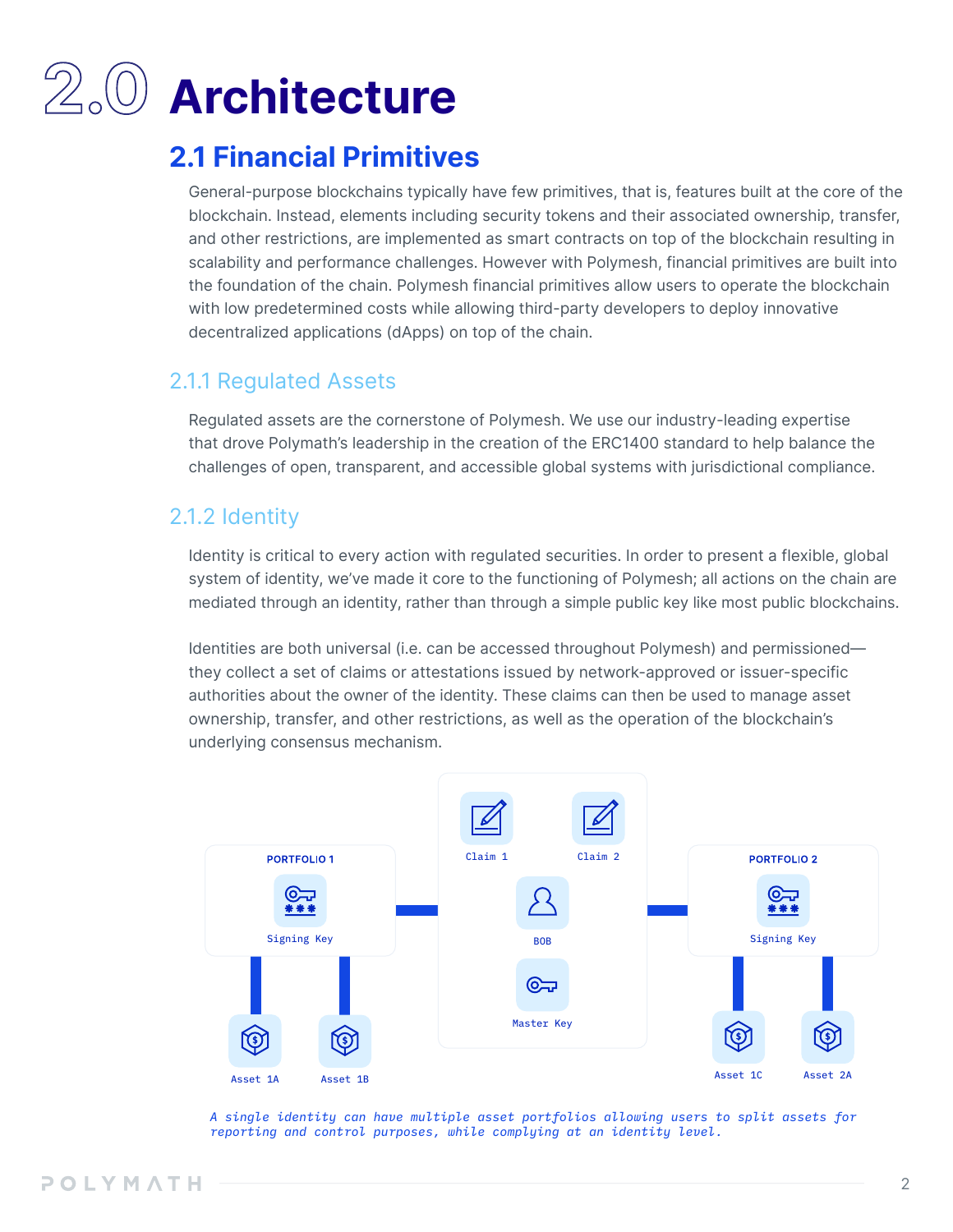Each identity has a single administration key, which can be used to add or remove signing keys from the identity. Signing keys can be used to execute actions through the identity, and also to deliver granular roles and permissions for identities and associated functionality within Polymesh.

As a member of the *Decentralized Identity Foundation*, as well as a participant in various standardization bodies, our approach to identity reflects these collaborations.

### 2.1.3 Record Keeping

The Polymesh blockchain captures all primary and secondary transfers of security tokens, allowing ownership data about those security tokens to be trustlessly captured on-chain while reducing information asymmetry between the issuer and tokenholders. Polymesh records exchanges of issued security tokens in a number of forms, from atomic settlement on-chain, to payment receipts from off-chain, third-party service providers.

### 2.1.4 Capital Distribution

Many assets have a cash flow associated with them. Polymesh allows issuers to distribute such cash flows by capturing ownership distribution data at fixed points in time. Issuers can determine the recipients of the distribution based on their identity or other criteria. They can use Smart Extensions *(see Section 2.3)* to perform complex calculations, determine the amounts to be distributed, distribute on-chain using digital assets such as stablecoins *(see Section 2.1.6)*, distribute off-chain using payment receipts, or distribute through a combination of on-chain and off-chain transactions.

### 2.1.5 Corporate Governance

Corporate Governance on Polymesh allows issuers to leverage the power of the public blockchain to combine transparency with techniques that allow tokenholders to vote on an issuer's corporate actions with privacy, while mitigating incentives to manipulate voting.

### 2.1.6 Stablecoins

In addition to security tokens, Polymesh supports stablecoins to facilitate activity on-chain such as cash distributions at a fraction of traditional costs. Stablecoins on Polymesh can be pegged to any currency and issued by adequately licensed and capitalized third-parties.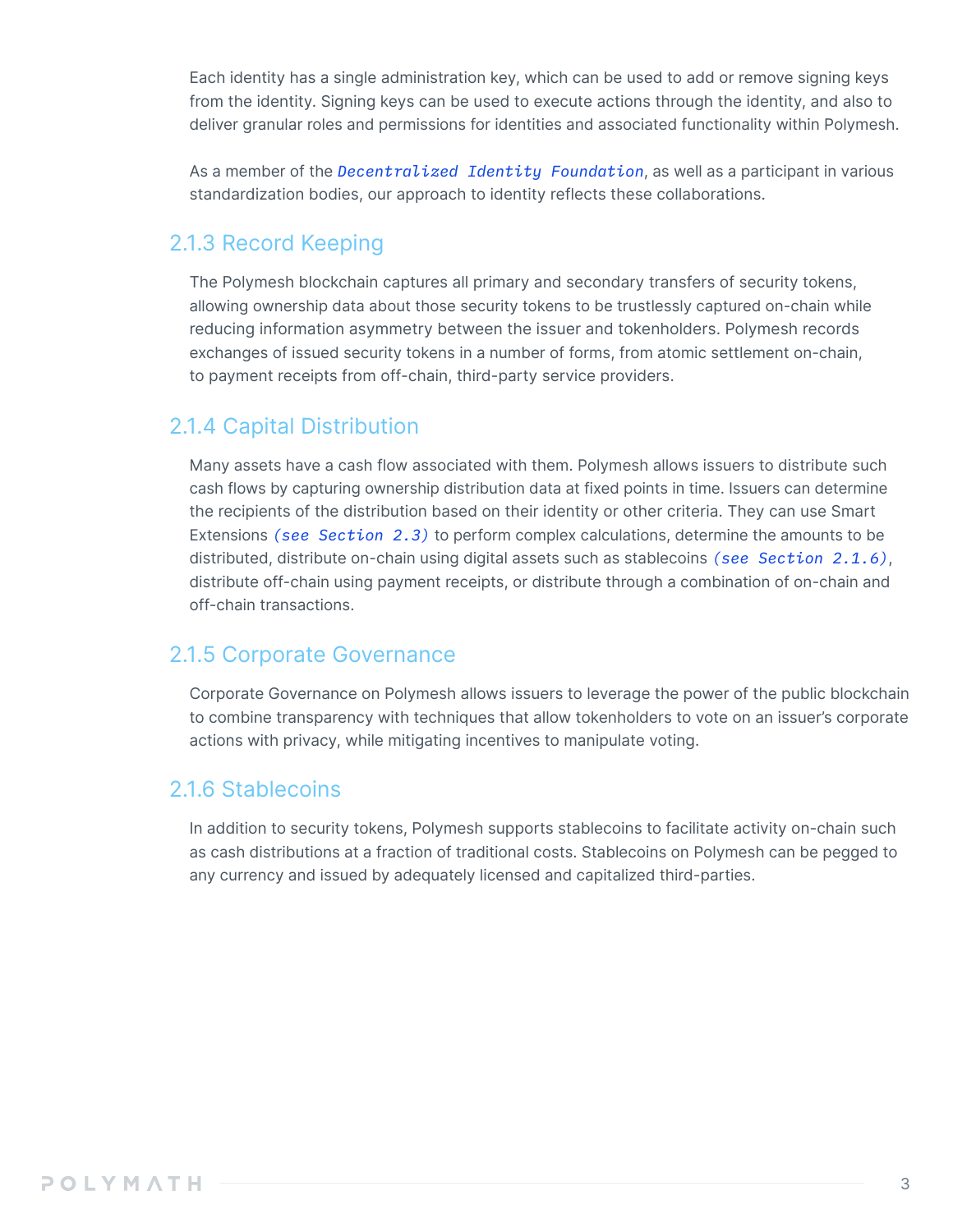### **2.2 Economics**

Polymath extensively researched and consulted with leading economic, game theory, and operational process experts to establish the token economy for Polymesh with the goal of delivering utility, security, and sustainability for the chain. The core of this economy is the native protocol token that fuels Polymesh, POLYX, which both secures and operates the blockchain. Any transaction or use of smart contracts on Polymesh is paid for in POLYX.

#### 2.2.1 Enabling Economy

The consensus mechanism on Polymesh is Nominated Proof-of-Stake. Validators and Nominators work together to power Polymesh's enabling economy by staking within the network and acting according to the consensus rules. Participants receive rewards for successful validation of blocks to Polymesh. Validators and Nominators are not responsible for ensuring the compliance of a transaction, only that the transaction has been properly completed in accordance with protocol rules.**<sup>1</sup>**

Validators run authoring nodes that keep the blockchain secure and operational at all times. On Polymesh, Validators are permissioned entities, regulated in their respective jurisdictions. They earn block rewards as blocks are produced and finalized and may be penalized in the form of fines (slashing) for malicious, dormant, or incorrect activity. Prospective Validators may submit their application to the Economic Committee for review and approval. *(See more on Governance in Section 5.0).*

**Nominators** select and stake Validators as a signal of trust. Their stake is distributed across their selected Validators using an algorithm that aims to evenly distribute all staked POLYX.**<sup>2</sup>** Any verified POLYX holder can become a Nominator. If the nominated Validators perform to protocol rules, the Validator and Nominator receive block rewards. Similarly, Nominators may be slashed based on a nominated Validator's improper activity.



1. Web3 Foundation, "Intro to Nominated Proof-of-Stake," Research at W3F. https://research.web3.foundation/en/latest/polkadot/NPoS/index.html 2. Web3 Foundation, 2019, "Sequential Phragmen Method," October 30. https://wiki.polkadot.network/docs/en/learn-phragmen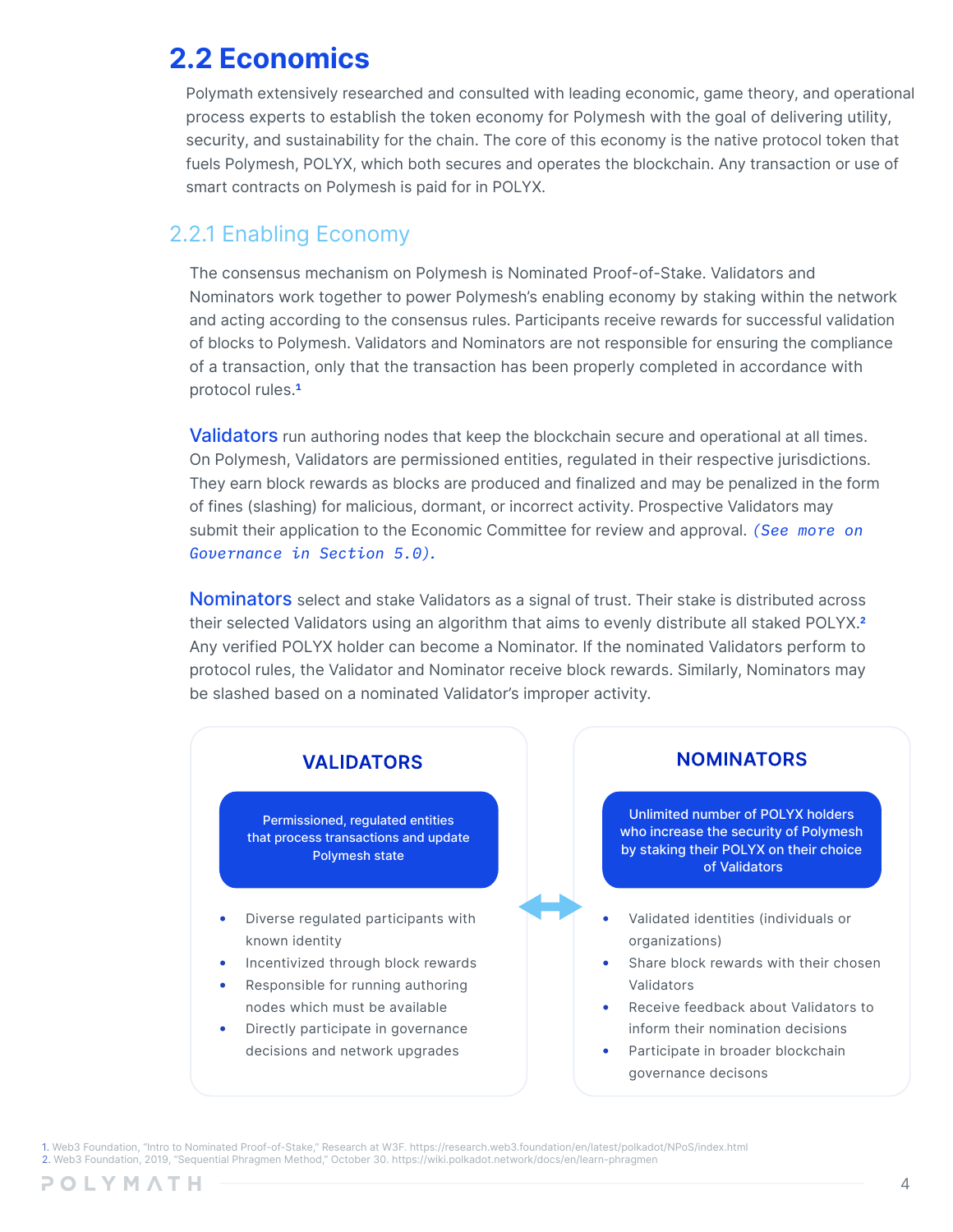**Block Rewards** are shared equally by all Validators that abide by the protocol rules. Validators keep a fixed percentage of the rewards with the rest being distributed to their Nominators on a pro-rata basis per their stake in the Validator.

**Bonding Period** is the amount of time POLYX is locked following a Validator or Nominator withdrawal request. Once requested, staked POLYX will unlock after the bonding period lapses. The bonding period may change through the governance process.

#### **Finality**

Nominated Proof-of-Stake offers deterministic finality that can be instantly trusted. Validators vote on the blocks generated, and once more than two-thirds of Validators have voted in favor of a block, it is finalized. A shared characteristic of blockchains is that every new block contains details of all the previous blocks and if a block is finalized, all its previous blocks are finalized as well. This characteristic allows finalizing a batch of blocks in one vote rather than having to vote on every block. Batching allows the chain to remain live and scalable with guaranteed finality within seconds rather than minutes.**<sup>3</sup>**



3. Alistair Stewart, 2019, "Extended Abstract: GRANDPA Finality Gadget," Research at W3F, Web3 Foundation, November 20, https://research.web3.foundation/en/latest/polkadot/ GRANDPA.html#

POLYMATH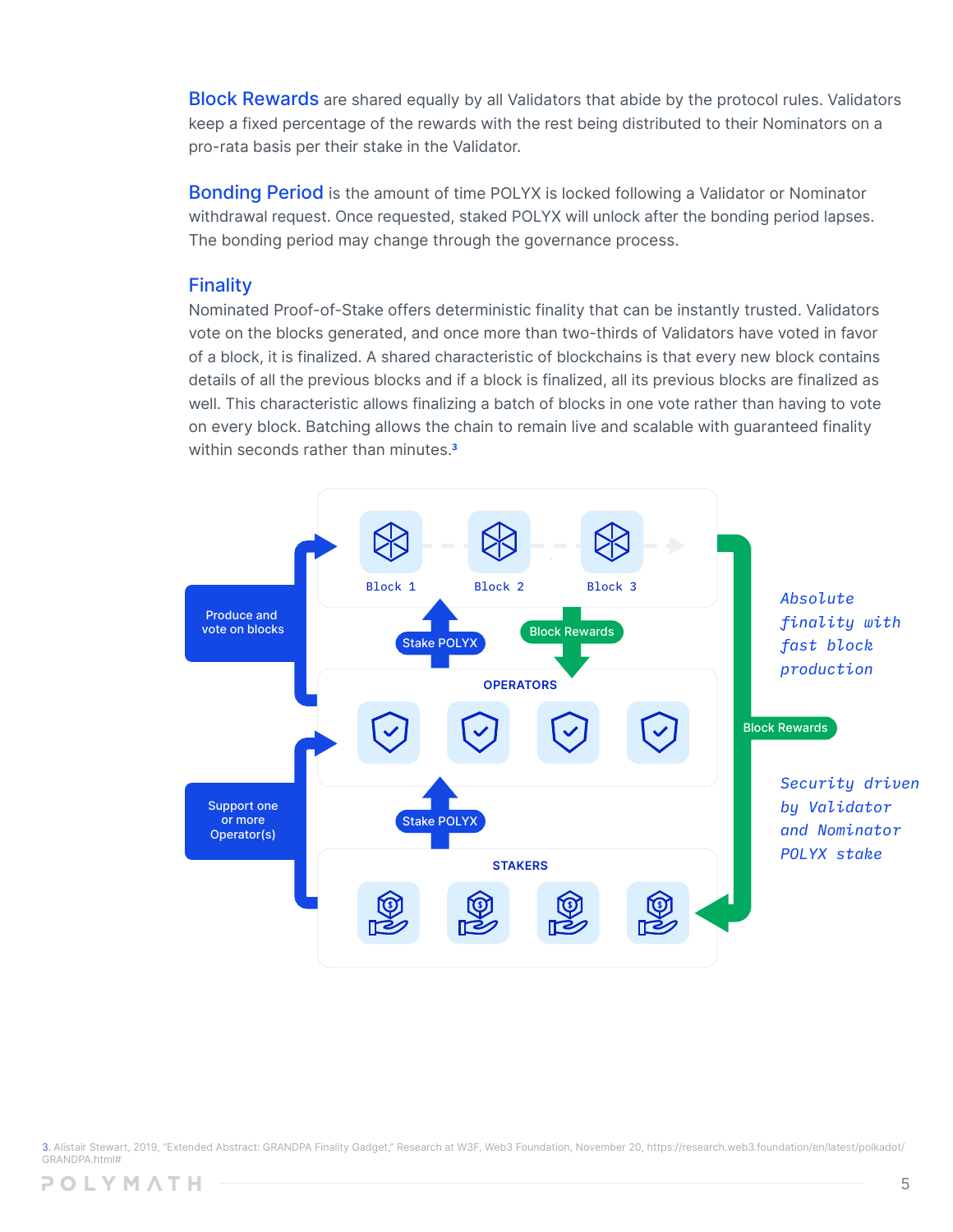### 2.2.2 Internal Economy

The internal economy of Polymesh is driven by the objective to provide absolute finality, incentivize correct production of blocks, and build a sustainable and secure network.

Polymesh's Network Reserve is funded from three sources: a one-time transfer from Polymath's reserve currently held on Ethereum; protocol usage fees (e.g. configuration of security tokens); and network transaction fees. POLYX is distributed from the Network Reserve based on the governance process that will likely evolve as Polymesh matures. Requests to disburse funds from the Network Reserve will be managed initially by the Polymesh Governing Council and may eventually be governed by POLYX tokenholders depending on the decisions of the Governing Council. Network Reserve Funds will be used for purposes such as grants and subsidies to developers and to grow the Polymesh ecosystem.

Polymath's ERC20 protocol token, POLY, has a total supply of 1 billion tokens. We assume the majority of POLY will be converted to POLYX. The overall supply of POLYX over time will not be fixed, nor will it be subject to a predetermined upper limit. The supply of POLYX will increase in order to fund block rewards. The block reward mechanism will be designed so a sufficient proportion of POLYX at any point in time will be bonded to support the Proof-of-Stake consensus mechanism that underpins Polymesh. Block rewards will also be funded through network fees in addition to minting new POLYX.



#### Polymesh Network Reserve Overview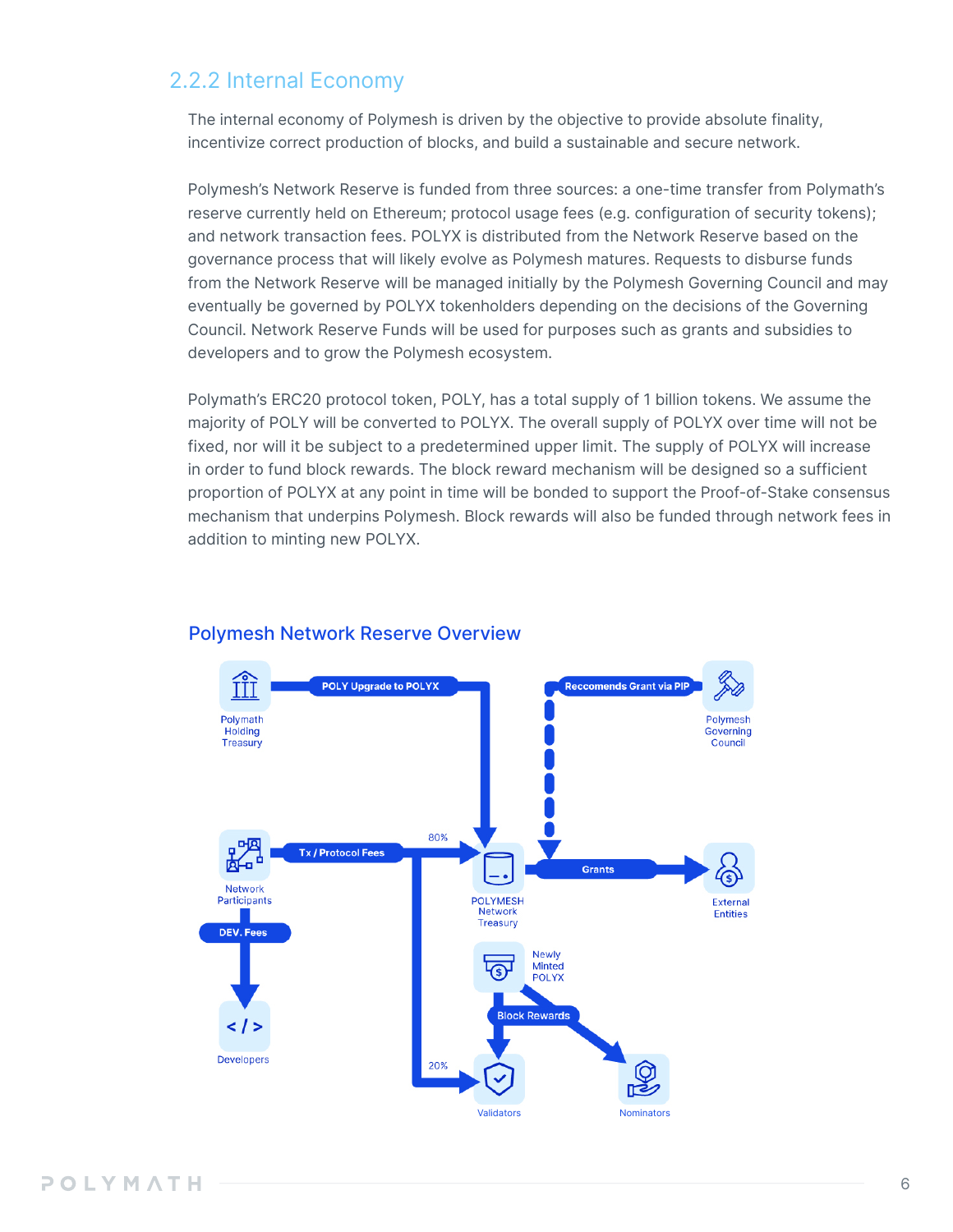#### 2.2.3 Enabled Economy

The POLYX fees at the core of Polymesh are required both to protect against denial-of-service (DoS) or spam attacks, as well as reward developers or organizations who build on Polymesh with additional customized functionality (e.g. providing compliance rules for specific asset classes and jurisdictions).

Polymesh has three classes of POLYX fees, all paid by the originator of the transaction:

- Transaction fees (gas fees) fees charged for all transactions on Polymesh. They are a product of the transaction size (in bytes) and the complexity of the transaction, but otherwise charged regardless of the functionality used in a transaction. Fee payment is split at a 4:1 ratio between the Network Treasury and the block-creating Node Operator.
- Protocol fees charged for certain types of native functions (e.g. reserving token ticker); set by the Polymesh Governing Council. Fee payment is split at a 4:1 ratio between the Network Treasury and the block-creating Node Operator.
- Developer fees charged and set by developers of smart contracts and smart extensions. While these are not yet activated for Polymesh, further details will be provided on specifics of the mechanism, fee split, and more, determined through the on-chain governance process.

#### 2.2.4 Token

POLYX is for use on the Polymesh chain, supporting the platform and serving the system in ways that include but are not limited to:

- 1. Fueling the enabling economy. Similar to ETH on Ethereum, POLYX will serve as gas on Polymesh. Transactions are paid for in POLYX (e.g. submitting transactions, running a smart contract) into the Network Reserve. This also funds system operational expenses.
- 2. Increasing system value creation. POLYX enables tokenholders to actively participate in the security of the blockchain by staking their POLYX to nominate Validators and earning a commission from block rewards.
- 3. Preventing spam. Attaching a cost in POLYX to transactions on the chain helps prevent network spamming.
- 4. Paying grants for projects that contribute to ecosystem growth and maintenance.
- 5. Managing upgrade governance. POLYX can be used to stake and vote for network upgrades.

#### POLY to POLYX upgrade mechanics

Upon the launch of Polymesh mainnet, and for at least a year thereafter at the discretion of the Governing Council, there will be a bridge to upgrade POLY to POLYX. POLY tokenholders can upgrade to POLYX tokens at a 1:1 rate. A significant amount of the Polymath POLY reserve will also be migrated through the same bridge. A validated identity is required to transact with POLYX tokens.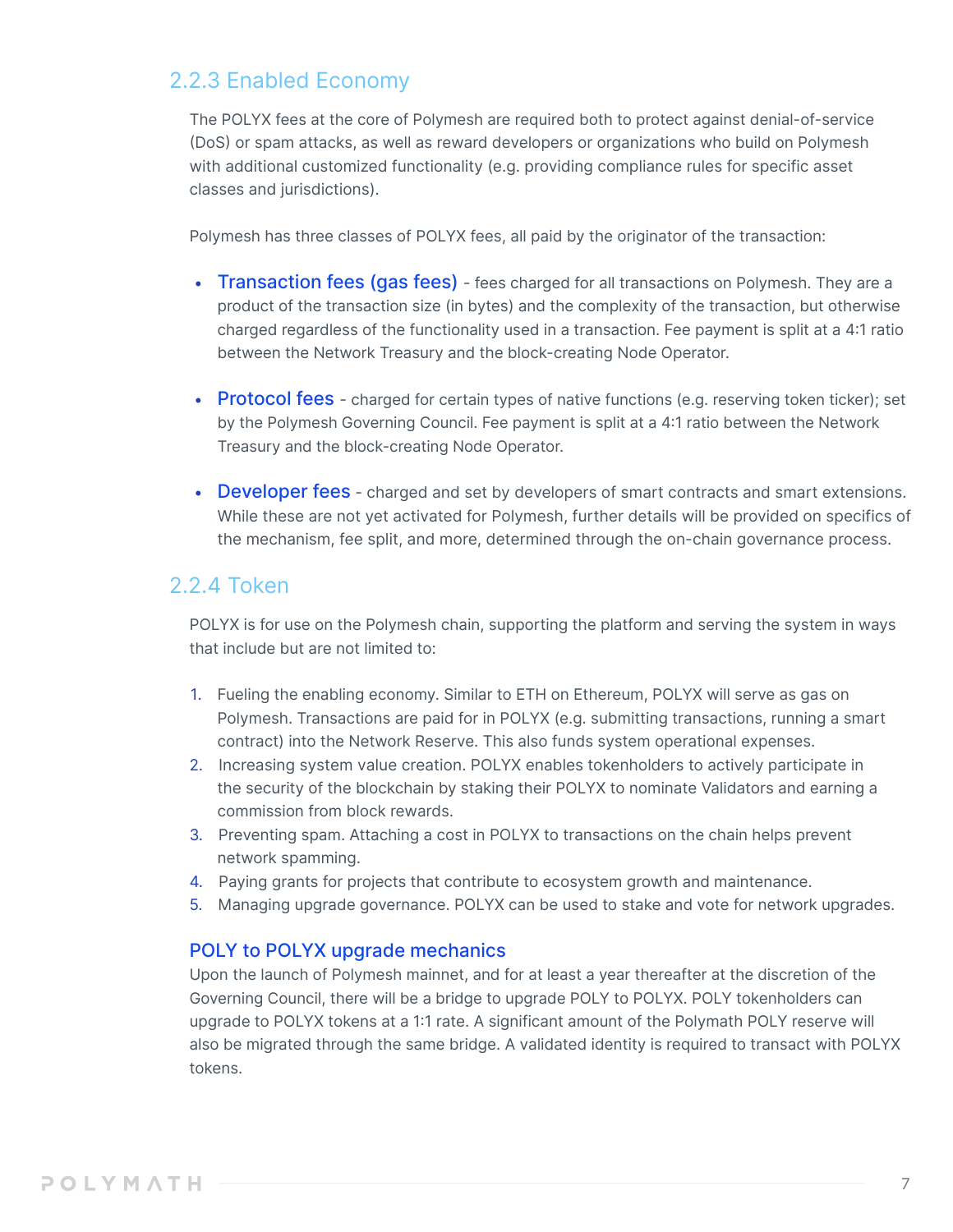### **2.3 Smart Extensions**

Smart extensions are the backbone of security tokens on Polymesh. Each smart extension will give issuers the ability to program specific rules into their security tokens, executing actions in a standardized way to satisfy an issuer's need for functionality and regulators' requirements for compliance. The Regulated Asset, Capital Distribution, Record Keeping, and Corporate Governance financial primitives can be adapted using smart extensions.

### **2.4 Third-Party Extensibility**

Smart extensions can also be constrained in terms of their functionality to their specific domain. Polymesh allows third-party companies to develop extensions and deploy on-chain dApps which can leverage Polymesh's financial primitives to provide innovative open finance protocols and other related services.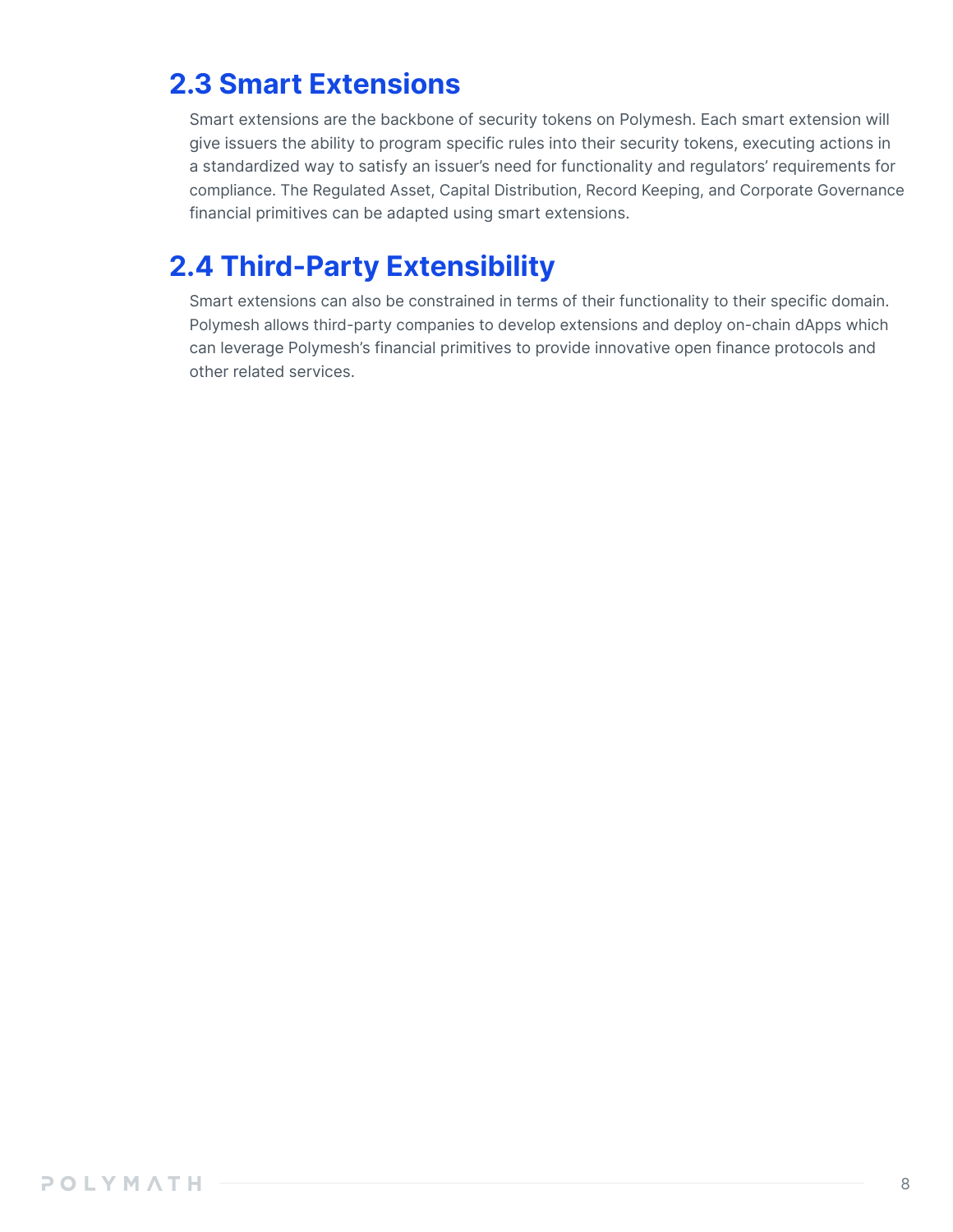## **3.0 Identity**

All Polymesh users need to validate their identity with a verified service provider as part of their initial on-boarding. This gives each user a validated identity which is at the core of Polymesh. While this requirement adds friction to on-boarding, it provides a host of anticipated long-term benefits and utility to the blockchain, leading to potential rapid adoption by institutional and regulated users. Identity service providers will need to ensure the claims of Polymesh users remain up to date (continuous compliance). Additionally, some Polymesh issuers and tokenholders will need to be subject to other continuous checks, which may include Accreditation checks depending on the assets they invest in and their jurisdiction.

Particularly, validating identities in the initial on-boarding helps address a key challenge which most public blockchains ignore: sybil resistance. Sybil resistance blocks users from freely creating multiple on-chain identities. By adding this feature to the base layer of Polymesh, users can rely on the single identity and reputation of other users, a large barrier for more sophisticated open finance protocols.

Other benefits of identity at the base layer of the chain:

- POLYX provenance this allows requiated entities, including institutions, to use and acquire POLYX tokens to access the network with the confidence that these tokens have a known provenance.
- Identity verification since all Validators and Nominators go through initial identity validation, the network can mitigate the risk of users making payments to or transacting with applicable restricted or sanctioned nations, entities, or persons.
- Validated identity for requiated assets permits a tiered customer due diligence (CDD) approach that lets issuers use validated identity and enhance it with supplemental due diligence activities to meet their desired assurance level.

In order to successfully onboard onto Polymesh, every user's identity will be validated using identity service providers who are authorized by Polymesh to issue identity claims for onboarding purposes. This list of such service providers will be maintained through the Polymesh governance process.

Initial onboarding identity verification checks are conducted for Polymesh's own internal (nonstatutory) business and risk management purposes. These checks should not be relied upon to meet the specific requirements of issuers, developers, or other entities, who may wish to perform their own diligence.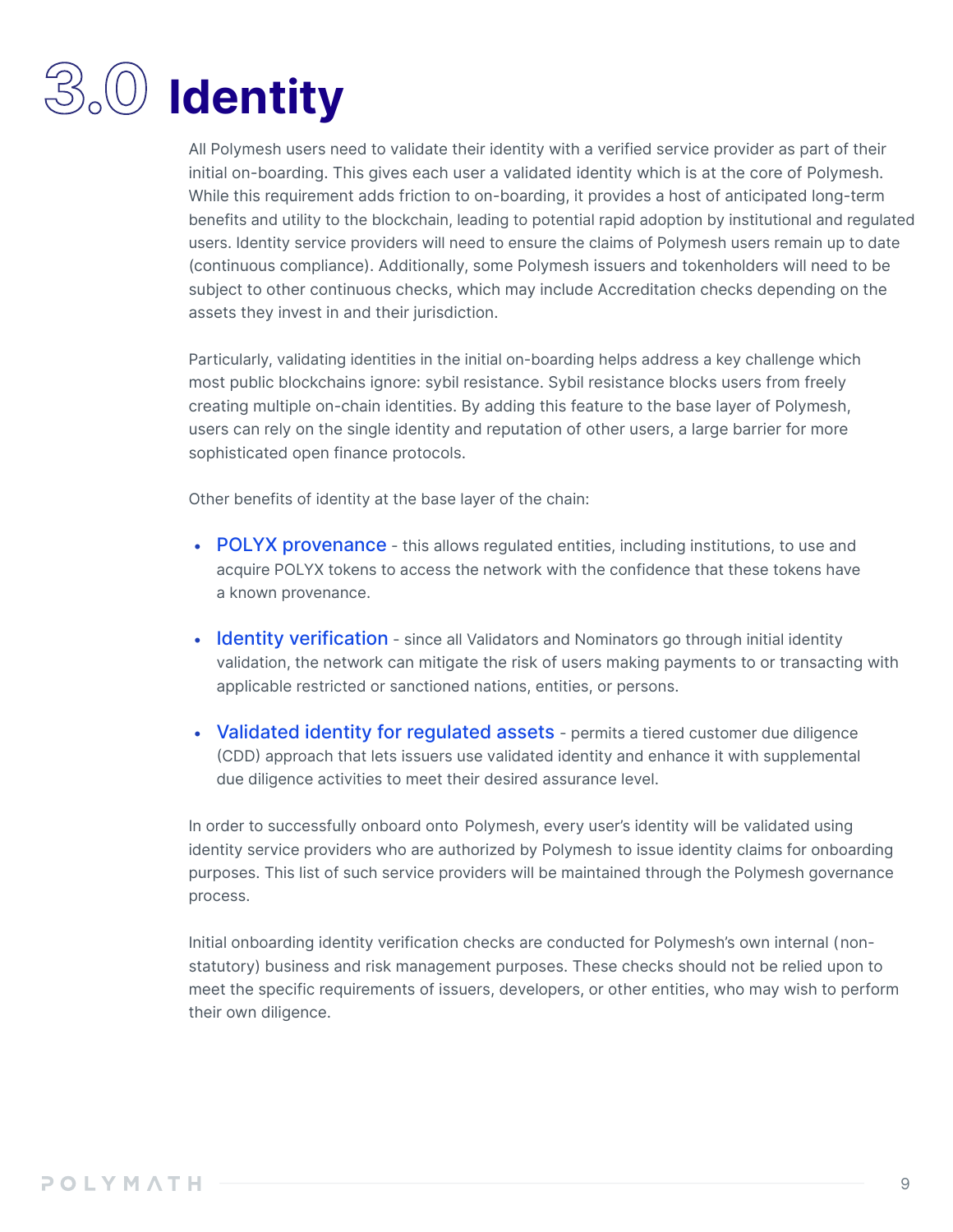## **4.0 Confidentiality**

Confidentiality is an integral element of regulated assets. Polymesh's confidentiality and privacy features are tailored to the needs of the financial industry and tackle three areas of concern:

- 1. Meeting ownership, transfer, and other restrictions without revealing confidential information;
- 2. Ownership privacy; and
- 3. Satisfying the first two points while ensuring the issuer is able to report and audit holdings of their asset.

Confidentiality on Polymesh is met through a confidential transaction workflow.

### **4.1 Confidential Transaction Workflow**

The Polymesh confidential transaction workflow allows cryptographic proofs to be safely mixed with off-chain assertions. For example, when two parties wish to participate in an exchange onchain, confidentiality works as follows:

- 1. The issuer (or trusted third-party / mediator) creates a trade contract on-chain.**<sup>4</sup>** This contract has a list of restrictions that need to be satisfied.
- 2. Zero knowledge proofs can satisfy some restrictions where available.
- 3. For other restrictions, a mediator can validate them off-chain and digitally sign that the restriction is satisfied.
- 4. Both parties digitally sign.
- 5. The transaction is completed on-chain.
- 6. Asymmetrically encrypted details are recorded back to the asset data storage where they can be used for reporting or to inform other transfer restrictions (e.g. percentage ownership restrictions).



See below diagram for visualization: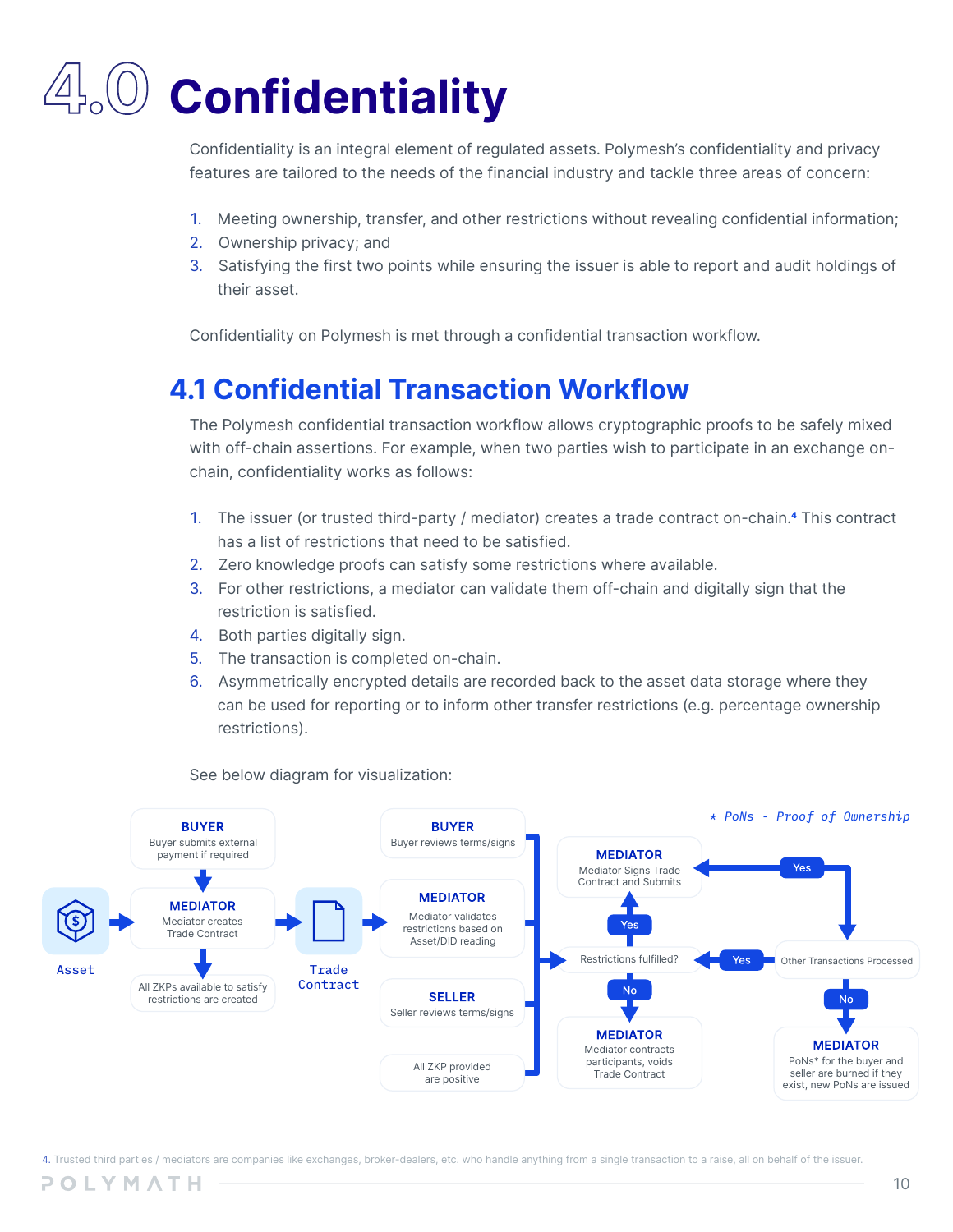### **4.2 Auditability v. Privacy**

One of the challenges for Polymesh when it comes to ownership privacy is that it uses an account model instead of a UTXO model, making many of the existing schemes for preserving privacy during transfers not viable for Polymesh.**<sup>5</sup>** This challenge is resolved by using a variety of cryptographic techniques. Further detail on these techniques will be discussed in a separate whitepaper devoted to privacy.

### **4.3 Issuer Reporting and Controls**

As noted in 4.1, because of the trade contract and transaction workflow design, the details of transactions regarding the issuer's assets are always decryptable by the issuer regardless of the participants or mediator. On-chain it will be recorded as an encrypted blob, so any and all reporting and auditing can be done exclusively by the issuer.

|                                      | <b>Can See</b>                                                                                                                                                  | <b>Cannot See</b>                                                                                                                                                                                          |
|--------------------------------------|-----------------------------------------------------------------------------------------------------------------------------------------------------------------|------------------------------------------------------------------------------------------------------------------------------------------------------------------------------------------------------------|
| Issuers <sup>6</sup>                 | All transactions and details relating to<br>$\bullet$<br>their own assets                                                                                       | Transaction data for other issuers' assets<br>۰<br>Investor ownership of unrelated assets<br>۰                                                                                                             |
| <b>Mediators</b>                     | Details for transactions they have<br>$\bullet$<br>mediated<br>Asset data required to verify trade<br>$\bullet$<br>restrictions                                 | Transaction data for transactions they<br>٠<br>did not mediate, unless an issuer has<br>made this information available for<br>satisfying transfer restrictions<br>Investor ownership of other assets<br>۰ |
| Investors                            | Their own wallet balances<br>٠<br>May be able to deduce when other<br>٠<br>parties are trading an asset they<br>previously held, but not the quantity<br>traded | Transaction data relating to the asset<br>$\bullet$<br>outside their own transactions<br>Other investor ownership of other assets<br>$\bullet$                                                             |
| Validators/<br>Nominators/<br>Public | That a transaction has occurred<br>$\bullet$<br>between two parties                                                                                             | Transaction amounts or assets<br>۰                                                                                                                                                                         |

### **4.4 Who Can See What**

5. Rui Zhang, Rui Xue, Ling Liu, 2019, "Security and Privacy on Blockchain," Association for Computing Machinery, August 16, 7-9, https://arxiv.org/pdf/1903.07602.pdf 6. Regulators can request details from issuers directly.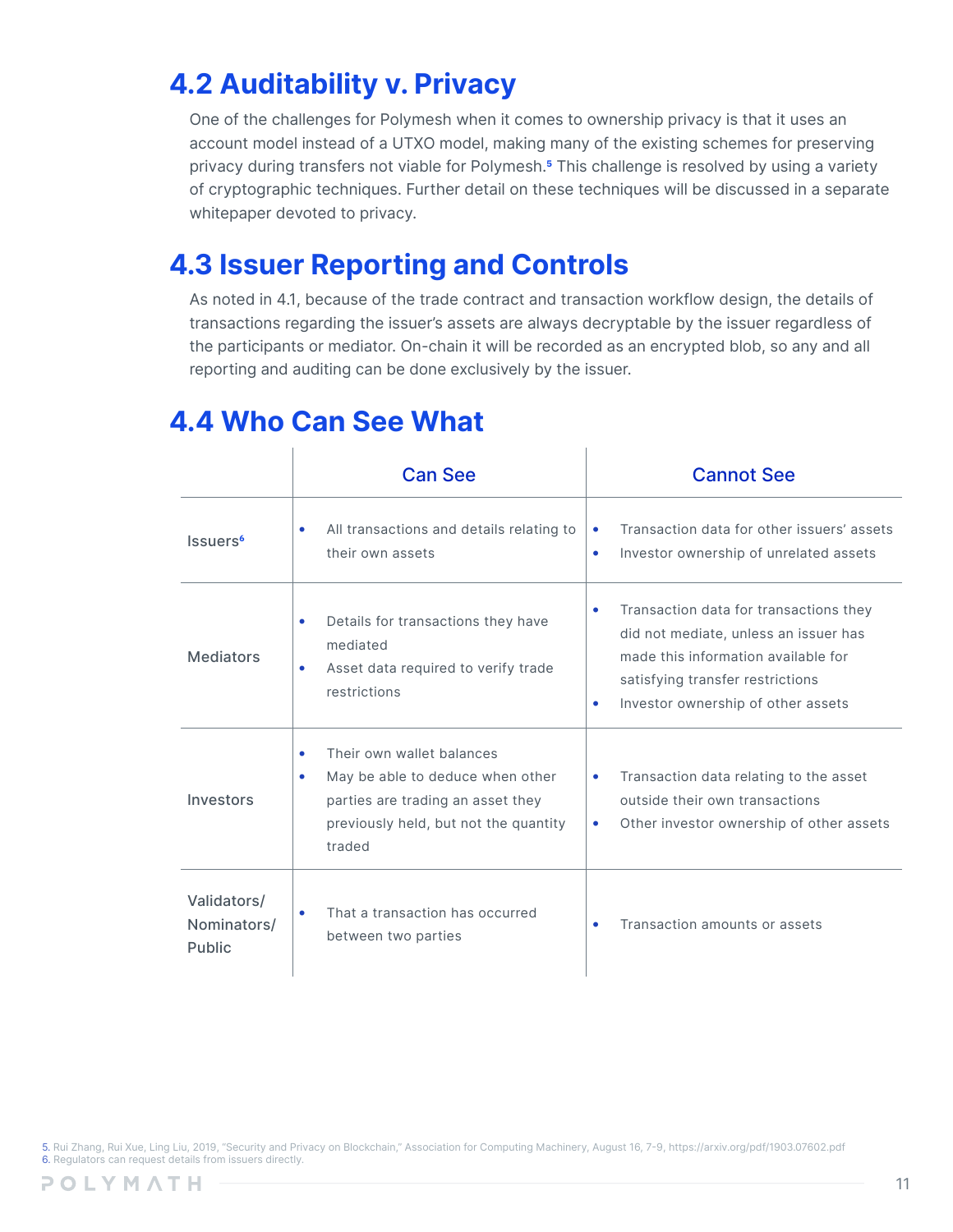## **5.0 Governance**

Polymesh is governed by a main council, with a set of specialized sub-committees:

- Governing Council overseeing all committees with the ability to create or dissolve committees
	- Technical Committee overseeing network upgrades
	- Economic Committee overseeing network economy, including POLYX emissions policy and fees
	- Corporate Governance and Nominating Committee overseeing the operation of the Governing Council and Committees, as well as creation and implementation of Polymesh governance, code of conduct, and ethics policies
	- Advisory Committee (ad-hoc) overseeing special projects and activities not covered by the Technical and Economic committees

The Governing Council and its Committees will be comprised of Polymesh Network participants and will be responsible for fulfilling governing duties related to their specific council or committee, e.g. reviewing proposals and voting on them. Any Polymesh Network participant with a Polymesh identity can make a proposal to any committee. Proposals need to be staked in order to prevent the system from spamming council or committee members. The Governing Council is operated by network participants and members and will be decentralized over time.

### **5.1 Network Upgrades**

Forks during upgrades present a severe problem for traditional public blockchains that can cause duplicated instances of blocks, and in our case, assets. Polymesh features forkless upgrades through an on-chain governance process. The WASM runtime of Polymesh is directly stored on the blockchain through the governance process, so when a node is notified of a new upgrade, it pulls the latest version from the blockchain. Since the WASM runtime is stored on the blockchain itself, all the nodes have guaranteed access to the same version. This process also reduces overhead required to coordinate a network upgrade.

Managing network upgrades through on-chain governance also gives all observers of the chain a clear decision on the official version of the chain (i.e. the version which follows the on-chain governance protocols). This removes any uncertainty for users of the chain or requirements to establish operational governance around managing forks.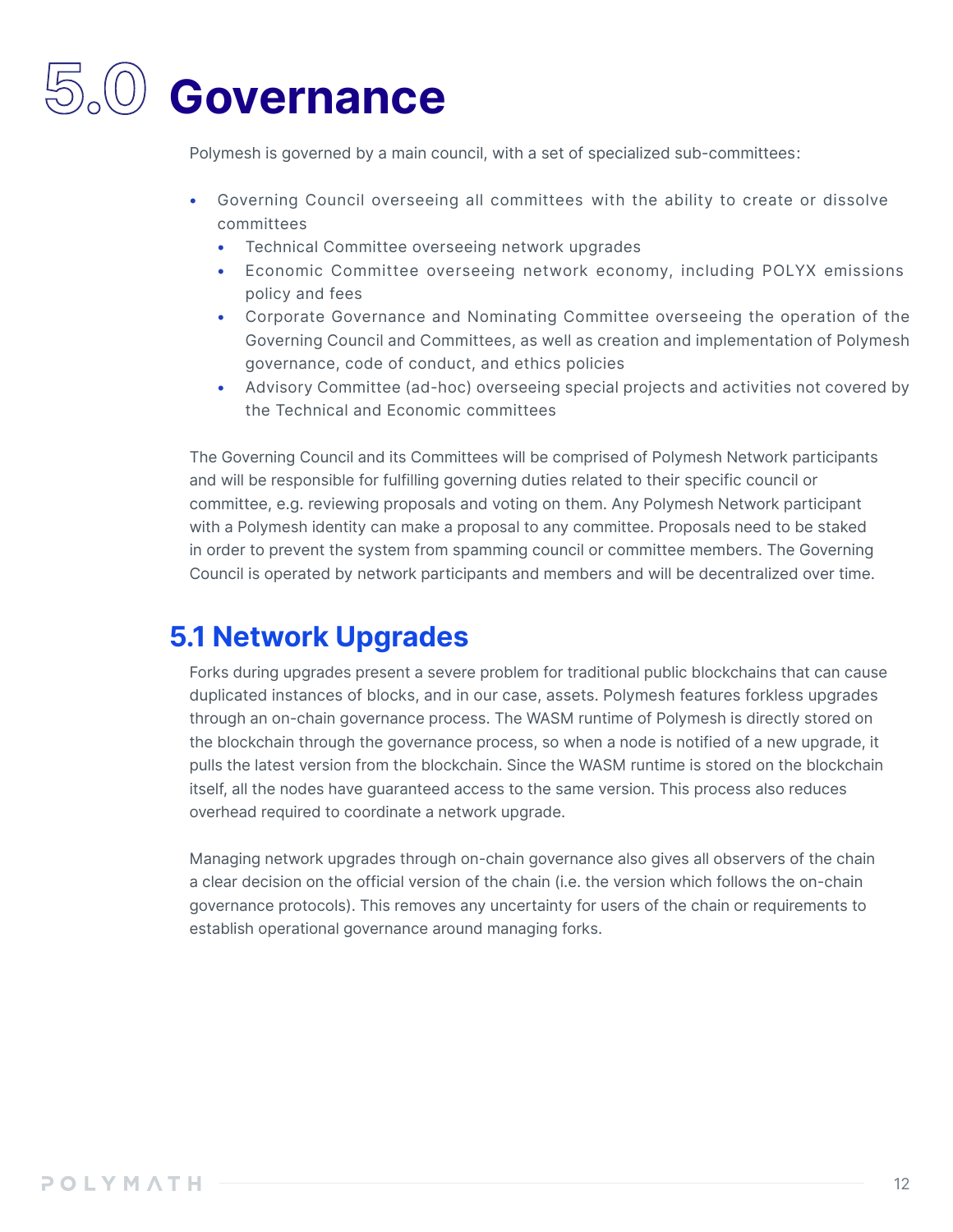## **6.0 Compliance**

On Polymesh, automated compliance of assets is both transparent and real-time to help simplify regulatory reporting for assets, remove the need for complex systems to track and authorize asset transfers, reduce operational costs, and lower barriers to liquidity.

Managing asset distribution and token ownership on Polymesh means issuers have the ability to enforce compliance in real-time with smart extensions representing different compliance rules. These smart extensions are used to validate asset transfers and provide flexibility when managing compliance for a mixture of asset types, jurisdictions, and offering types in a standardized manner. Smart extensions are provisioned by third-party developers and made available to all Polymesh issuers. Issuers are responsible for selecting, configuring, and implementing the appropriate suite of smart extensions for their token offering to satisfy specific regulatory, contractual, or other requirements.

An example of how smart extensions operate:

- An asset is created that can be held by a maximum of 1,000 investors, and no single investor can hold more than 10% of the asset.
- Two separate smart extensions would manage a rule each (maximum number of investors, and maximum percentage ownership), approving or denying transfers based on these rules.

Polymesh also standardizes management of asset compliance through the identity primitive. Issuers govern who can hold assets and under which conditions by creating rules based on investor identity claims. For example, issuers can restrict ownership of their asset to investors that have completed specific know-your-client and anti-money laundering (KYC/AML) processes or can manage transfer restrictions that apply to their employees or affiliates.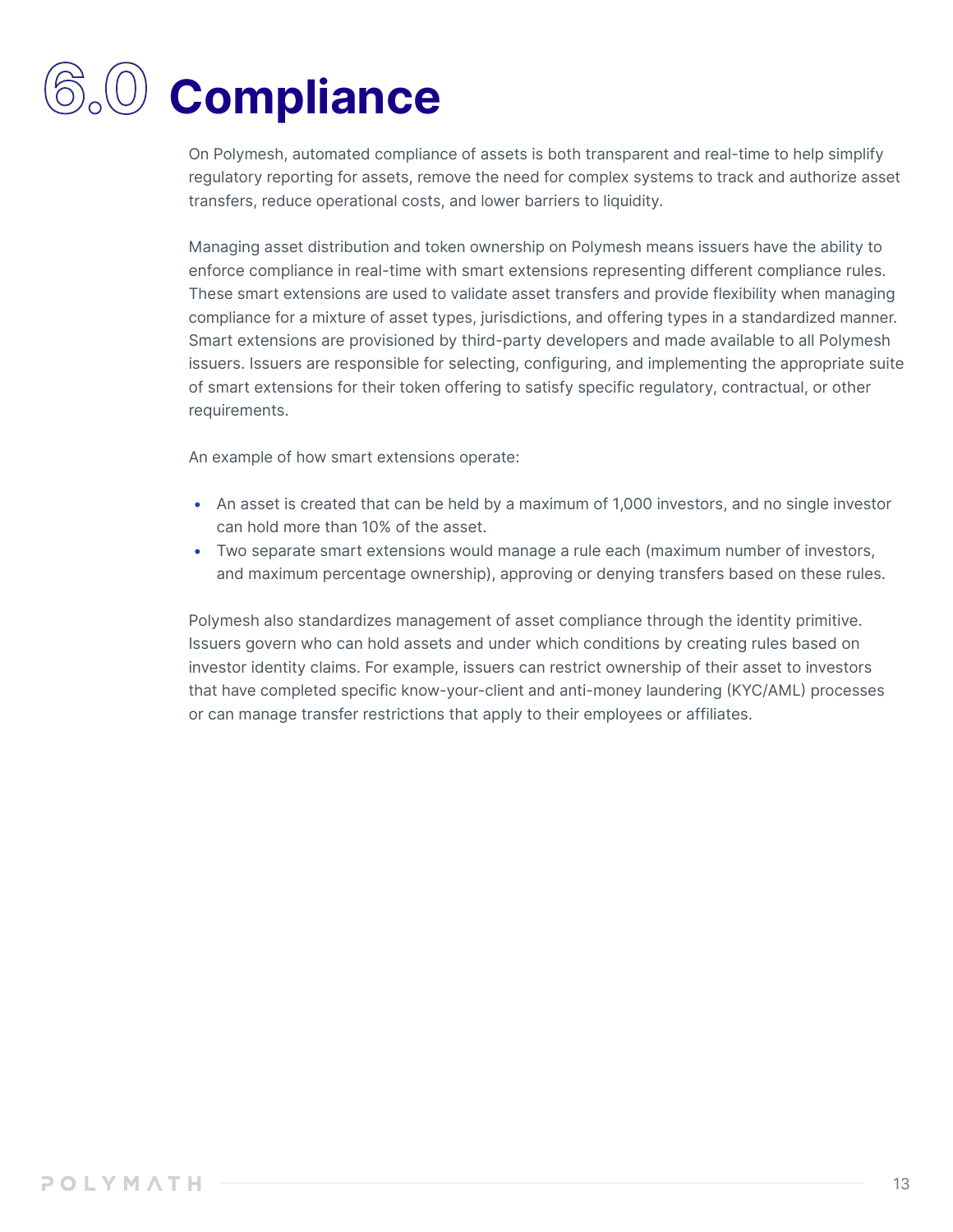## **7.0 Standards and Interoperability**

While Polymesh is a stand-alone blockchain, there are some cases where the advantages of bringing assets from other blockchains to Polymesh can be powerful.

### **7.1 ERC1400**

On Ethereum, Polymath led the creation of The Security Token Standard (ERC1400) to address financial institutions' need for consistency in how assets are created and handled. ERC1400 is a library of standards to guide the efficient and effective creation of compliant security tokens. Specifically, it includes: ERC1594, the core security token standard; ERC1643, the document management standard; ERC1644, the controller token standard; ERC2258, the custodial ownership standard; and ERC1410, the partially fungible token standard. Polymesh models assets and compliance following the ERC1400 specification, providing a standard approach to assets and compliance across both our Ethereum protocol and Polymesh.

### **7.2 Relay Chains**

One route to interoperability is via a relay chain. Relay chains like Polkadot aim to provide a decentralized interoperability layer allowing different networks to atomically communicate and exchange state. They have different trade-offs around security, user experience, and the necessary Validators that can monitor the relay chain and its interacting blockchains. There are no immediate plans to have Polymesh run on a relay network. However, the architecture is designed to leave the option for consideration in the future.

### **7.3 Wrapped Assets**

Polymesh seamlessly supports various types of wrapped tokens, along with other open finance protocols. For these assets that originate on other blockchains, it is possible to have a bridge or series of bridges that can move them to Polymesh. Assets will be locked on their original network, then re-minted as a wrapped token on Polymesh. They can subsequently be bridged back by destroying them on Polymesh and unlocking them on their original network.

### **7.4 Migrated Security Tokens**

Polymesh provides a streamlined process to allow issuers of existing regulated assets to migrate those assets over to Polymesh to take advantage of unique features and optimizations. This process may be complex for pre-existing assets with many investors as these investors need to be individually migrated. To mitigate this concern, Polymesh provides placeholder identities and accounts that can be used for existing investors who have not yet migrated to the chain. These placeholders can be trustlessly claimed by those investors on Polymesh when they wish to interact with the asset they own.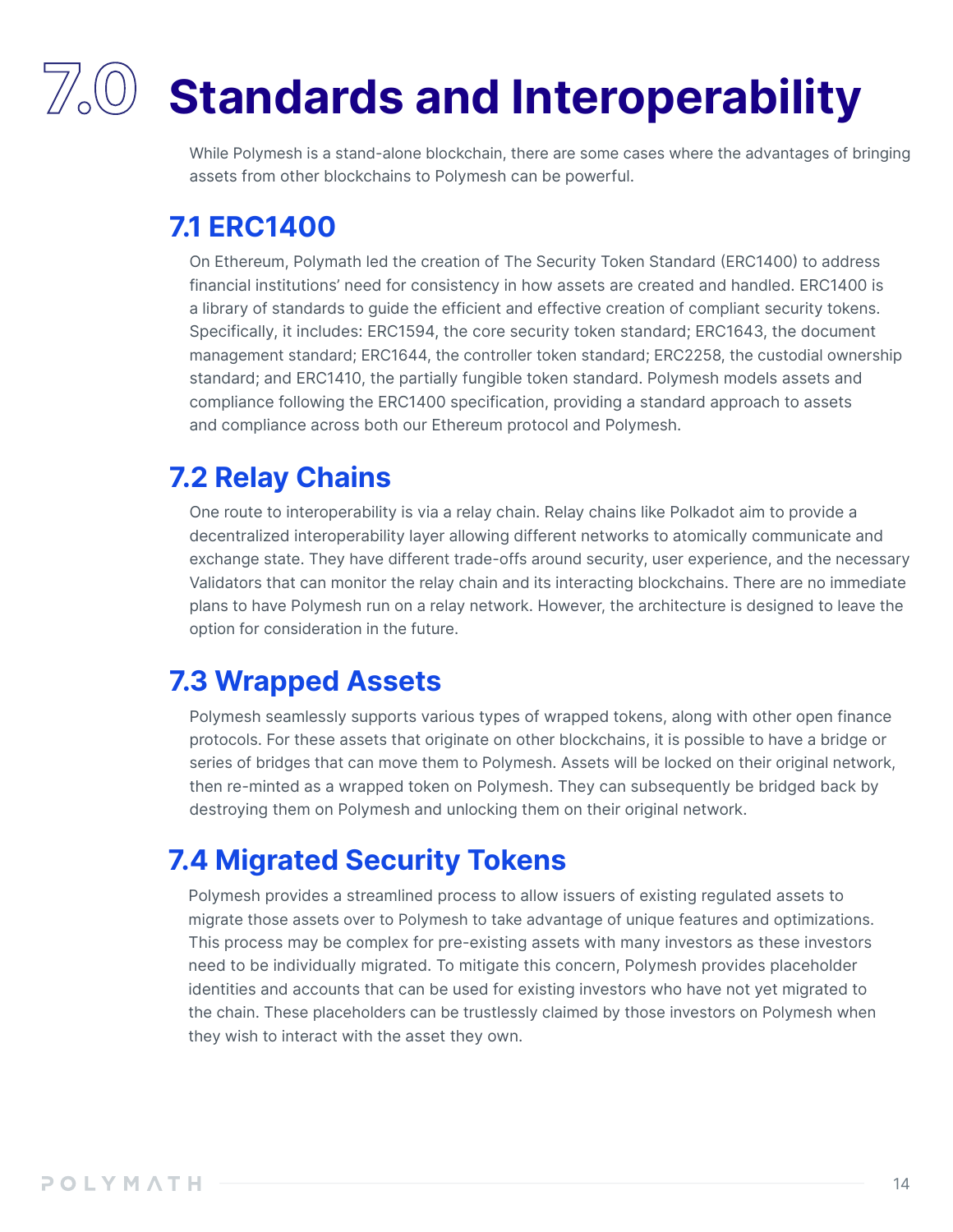### **8.0 Oracles and Market Data**

Polymesh leverages industry standards to define how to reference or retrieve various types of market data. It relies on a federated security model through Validators or market data providers acting as trusted oracles.

### **8.1 Validator Market Data (Off-chain Workers)**

Polymesh integrates major market data providers through a network of permissioned and reputable Validators, who fetch data for requestors on-chain. This uses a method called off-chain workers, encompassing tasks longer than a single block that Validators use to retrieve and provide data from external (non-blockchain) sources.

### **8.2 General Market Data (Signed Data)**

Market data can also be requested from specific data providers using the same process as above. This data is then signed using known and established public keys of those providers and validated on-chain before the market data is accessed. This approach relies on trusting a single market data provider to share correct data and secure their private keys.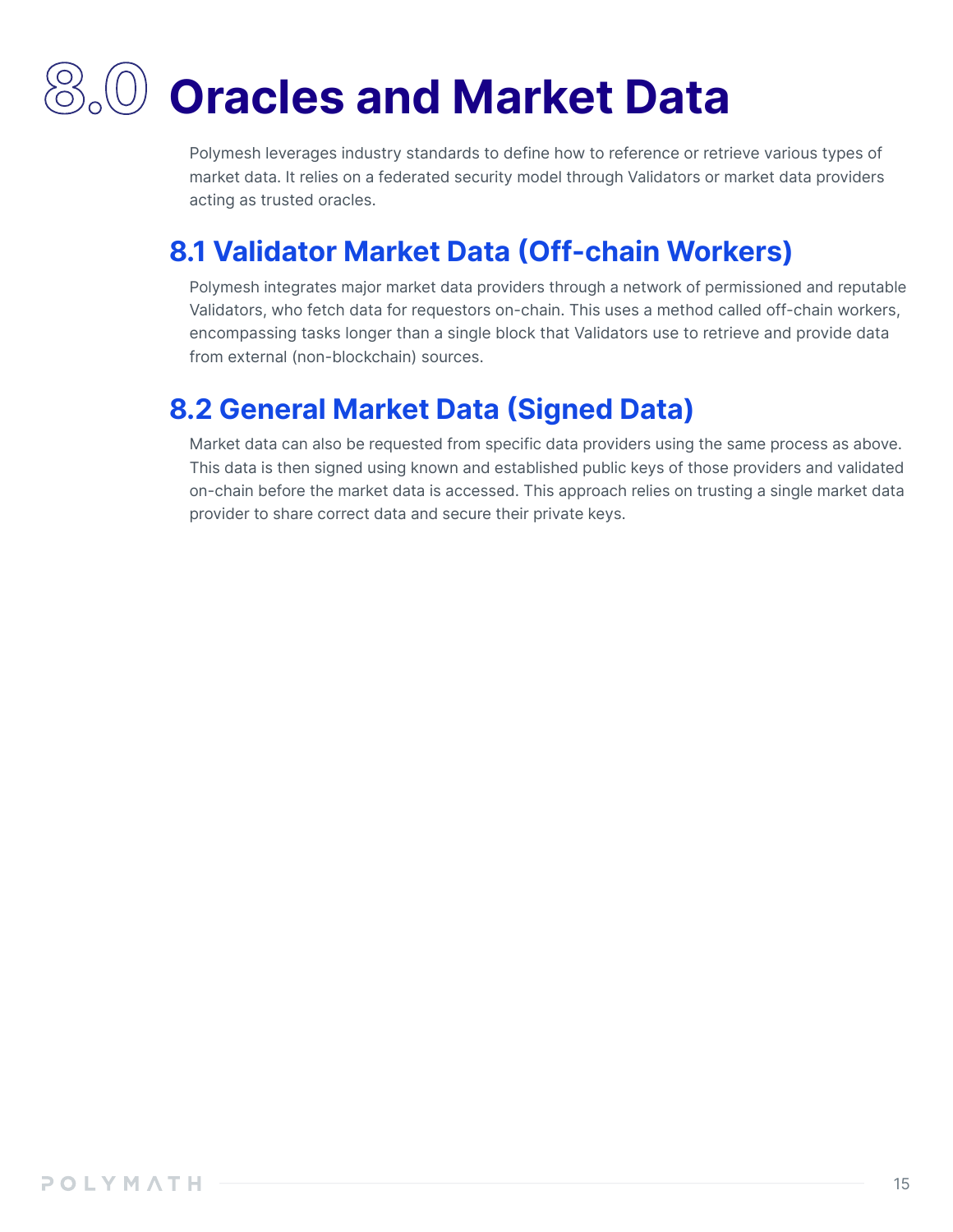### **Further Reading**

### Governance

Institutionalization of Cryptoassets *https://assets.kpmg/content/dam/kpmg/us/pdf/2018/11/institutionalizationcryptoassets.pdf*

### **Confidentiality**

AZTEC Privacy Protocol *https://www.aztecprotocol.com/* 

Zether: Towards Privacy in a Smart Contract World *https://crypto.stanford.edu/~buenz/papers/zether.pdf* 

Anonymous Zether *https://github.com/jpmorganchase/anonymous-zether* 

ZkVM: Fast, Private, Flexible Blockchain Contracts *https://github.com/stellar/slingshot/blob/main/zkvm/docs/zkvm-design.md* 

Lelantus: Towards Confidentiality and Anonymity of Blockchain Transactions From Standard Assumptions *https://eprint.iacr.org/2019/373.pdf*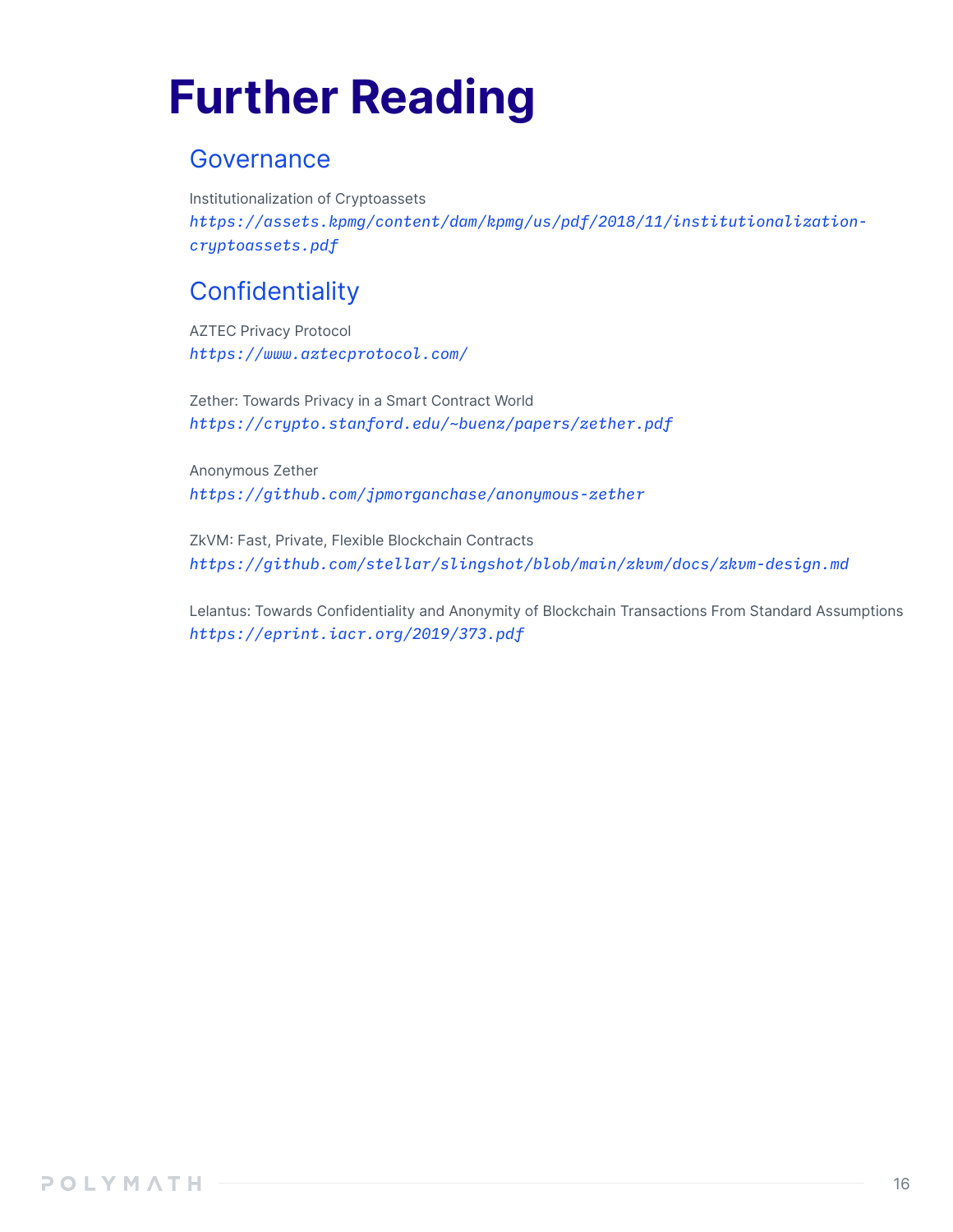### **Bibliography**

Stewart, Alistair. 2019. "Extended Abstract: GRANDPA Finality Gadget." Research at W3F. Web3 Foundation. November 20. https://research.web3.foundation/en/latest/polkadot/GRANDPA.html

Zhang, Rui, Rui Xue, and Ling Liu. 2019. "Security and Privacy on Blockchain." Association for Computing Machinery. August 16. 7-9. https://arxiv.org/pdf/1903.07602.pdf

Web3 Foundation. "Intro to Nominated Proof-of-Stake." Research at W3F. https://research.web3. foundation/en/latest/polkadot/NPoS/index.html

Web3 Foundation. 2019. "Sequential Phragmen Method." Polkadot Wiki. October 30. https://wiki. polkadot.network/docs/en/learn-phragmen